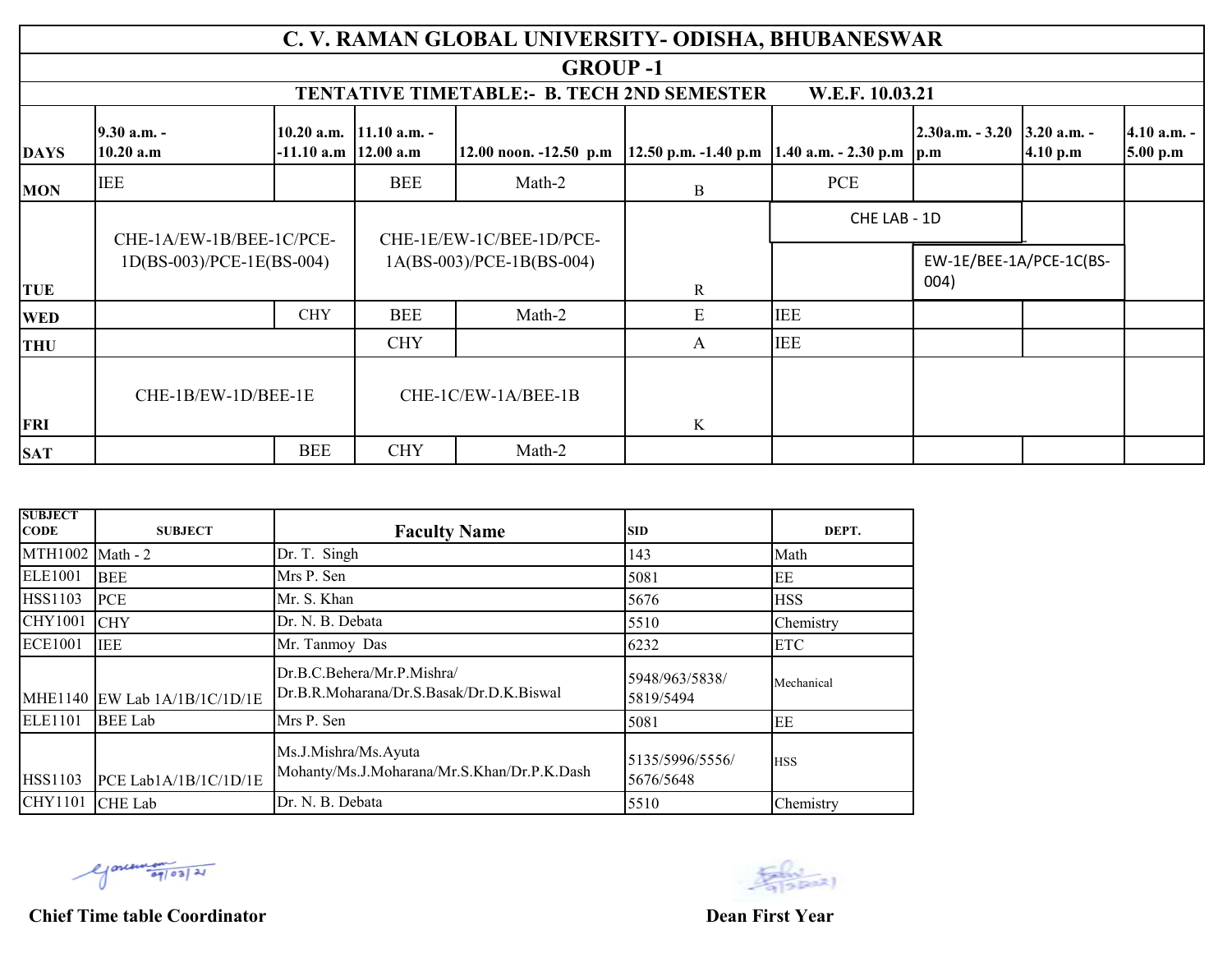|             |                                                                       | C.V. RAMAN GLOBAL UNIVERSITY- ODISHA, BHUBANESWAR |            |                                                            |                          |                         |                                              |     |                                                 |  |  |
|-------------|-----------------------------------------------------------------------|---------------------------------------------------|------------|------------------------------------------------------------|--------------------------|-------------------------|----------------------------------------------|-----|-------------------------------------------------|--|--|
|             |                                                                       |                                                   |            | <b>GROUP-2</b>                                             |                          |                         |                                              |     |                                                 |  |  |
|             | <b>TENTATIVE TIMETABLE: - B. TECH 2ND SEMESTER</b><br>W.E.F. 10.03.21 |                                                   |            |                                                            |                          |                         |                                              |     |                                                 |  |  |
| <b>DAYS</b> | $9.30$ a.m. -<br>10.20 a.m                                            | $10.20$ a.m. $-11.10$<br>a.m                      | 12.00 a.m  | 11.10 a.m. - 12.00 noon. -<br>$12.50$ p.m                  | 12.50 p.m. -<br>1.40 p.m | 1.40 a.m. -<br>2.30 p.m | $2.30a.m. - 3.20$<br>$\mathbf{D}.\mathbf{m}$ | p.m | $3.20$ a.m. $-4.10$  4.10 a.m. $-5.00$  <br>p.m |  |  |
| <b>MON</b>  | CHE-2B/EW-2D/BEE-2E                                                   |                                                   |            | CHE-2C/EW-2A/BEE-2B                                        |                          |                         |                                              |     |                                                 |  |  |
| <b>TUE</b>  | <b>IEE</b>                                                            |                                                   | PCE        | Math - 2                                                   | R                        | <b>BEE</b>              | <b>CHY</b>                                   |     |                                                 |  |  |
| <b>WED</b>  | <b>IEE</b>                                                            | <b>CHY</b>                                        |            | Math $-2$                                                  | E                        | <b>BEE</b>              |                                              |     |                                                 |  |  |
|             |                                                                       |                                                   |            | CHE-2E/EW-2C/BEE-<br>2D/PCE-2A(BS-003)/PCE-<br>2B (BS-004) |                          |                         | CHE-2D                                       |     |                                                 |  |  |
| <b>THU</b>  | CHE-2A/EW-2B/BEE-2C/PCE-2D(BS-<br>003)/PCE-2E (BS-004)                |                                                   |            |                                                            |                          |                         | EW-2E/BEE-2A/PCE-2C (BS-<br>003)             |     |                                                 |  |  |
| <b>FRI</b>  |                                                                       |                                                   | Math - 2   |                                                            | K                        |                         |                                              |     |                                                 |  |  |
| <b>SAT</b>  |                                                                       |                                                   | <b>CHY</b> | <b>BEE</b>                                                 |                          | <b>IEE</b>              |                                              |     |                                                 |  |  |

| <b>SUBJECT CODE</b> | <b>SUBJECT</b>        | <b>SUBJECT NAME</b>                                                     | <b>SID</b>                               | DEPT.      |
|---------------------|-----------------------|-------------------------------------------------------------------------|------------------------------------------|------------|
| <b>MTH1002</b>      | Math $-2$             | Dr. D. Ghosh                                                            | 6125                                     | Math       |
| <b>ELE1001</b>      | BEE                   | Mr. S. K. Bal                                                           | 5870                                     | EE         |
| <b>HSS1103</b>      | PCE                   | Dr. P. P. Pattanaik                                                     | 335                                      | <b>HSS</b> |
| <b>CHY1001</b>      | <b>CHY</b>            | DR. P. K. Mohapatra                                                     | 859                                      | Chemistry  |
| <b>ECE1001</b>      | IEE                   | Mr. Anoop Kumar                                                         | 5790                                     | <b>ETC</b> |
| <b>MHE1140</b>      | EW Lab 2A/2B/2C/2D/2E | Dr.B.R.Moharana/Dr.H.Joardar/Dr.K.S.Bal/Dr.B.C.Be<br>hera/Dr.M.K.Parida | $ 5138/326/6146 $ Mechanical<br>/5948/60 |            |
| ELE1101             | <b>BEE</b> Lab        | Mr. S. K. Bal                                                           | 5870                                     | EE         |
| <b>HSS1103</b>      | PCE Lab2A/2B/2C/2D/2E | Ms.J.Mishra/Dr.M.Tiwari/NF/Dr.P.K.Dash/Mr.S.Khan                        | $15135/6161/5648/56$ HSS<br>76           |            |
| <b>CHY1101</b>      | <b>CHE Lab</b>        | DR. P. K. Mohapatra                                                     | 859                                      | Chemistry  |

Government 09/03/21

 $E_{\text{15}}^{\text{f}}(x)$ 

**Chief Time table Coordinator Dean First Year**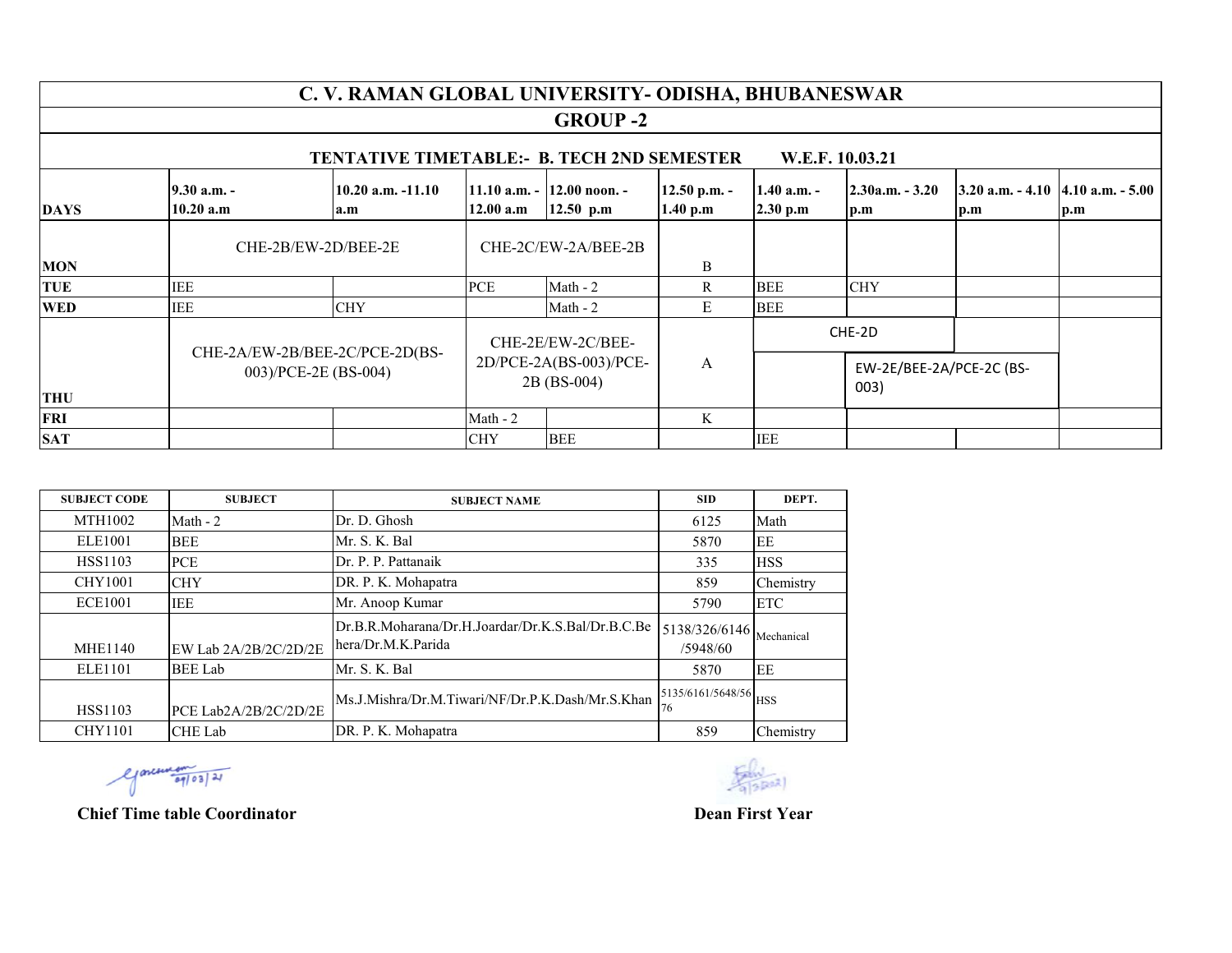**GROUP -3**

|             |                                                        |            |                                 | <b>TENTATIVE TIMETABLE: - B. TECH 2ND SEMESTER</b>      |                            | W.E.F. 10.03.21          |                          |                                |               |
|-------------|--------------------------------------------------------|------------|---------------------------------|---------------------------------------------------------|----------------------------|--------------------------|--------------------------|--------------------------------|---------------|
| <b>DAYS</b> | $9.30$ a.m. -<br>10.20 a.m                             | 11.10 a.m  | 12.00 a.m                       | [10.20 a.m. - [11.10 a.m. - [12.00 noon. -12.50]<br>p.m | $12.50$ p.m. -<br>1.40 p.m | $1.40$ a.m. $- 2.30$ p.m | $2.30a.m. -$<br>3.20 p.m | 3.20 a.m. $-4.10$ p.m 5.00 p.m | $4.10 a.m. -$ |
| <b>MON</b>  |                                                        | <b>BEE</b> | <b>CHY</b>                      | Math $-2$                                               | B                          | EM/IEE                   |                          |                                |               |
| <b>TUE</b>  |                                                        | BEE        | Math $-2$                       | <b>CHY</b>                                              | R                          |                          |                          | <b>IEE</b>                     |               |
|             | CHE-3F/EW-3B/BEE-3C/PCE-3D(BS-<br>003)/PCE-3E (BS-004) |            |                                 | CHE-3E/EW-3F/BEE-3D/PCE-                                |                            | CHE LAB - 3D             |                          |                                |               |
|             |                                                        |            | $3A(BS-203)$<br>PCE-3B (BS-204) |                                                         | E                          |                          | EW-3C/BEE-3A             |                                |               |
| <b>WED</b>  |                                                        |            |                                 |                                                         |                            |                          |                          |                                |               |
| <b>THU</b>  |                                                        | <b>IEE</b> | <b>PCE</b>                      | Math - 2                                                | А                          | EM                       | <b>BEE</b>               |                                |               |
| <b>FRI</b>  |                                                        |            | <b>CHY</b>                      |                                                         | K                          | EM                       |                          |                                |               |
| <b>SAT</b>  | CHE-3B/EW-3D/BEE-3E/PCE-3F(BS-<br>003)/PCE-3C (BS-004) |            |                                 | CHE-3C/EW-3A/BEE-3B                                     |                            | CHE LAB - 3A             |                          |                                |               |

| <b>SUBJECT</b><br><b>CODE</b> | <b>SUBJECT</b>                   | <b>FACULTY ASSIGNED</b>                                                              | <b>SID</b>                 | DEPT.      |
|-------------------------------|----------------------------------|--------------------------------------------------------------------------------------|----------------------------|------------|
| MTH1002 Math - 2              |                                  | Dr. K. L. Mahanta                                                                    | 981                        | Math       |
| <b>ELE1001</b>                | <b>BEE</b>                       | Mr. S. K. Ball                                                                       | 5870                       | EE         |
| <b>HSS1103</b>                | <b>PCE</b>                       | Dr. P. P. Pattanaik                                                                  | 335                        | <b>HSS</b> |
| <b>CHY1001</b>                | <b>CHY</b>                       | DR. J. Mohanty                                                                       | 989                        | Chemistry  |
| <b>ECE1001</b>                | <b>IEE</b>                       | Mr. Debasis Behera                                                                   | 5045                       | <b>EEE</b> |
| <b>MHE1010 EM</b>             |                                  | DR. S. Routray                                                                       | 5211                       | ME         |
|                               | MHE1140 EW Lab 3A/3B/3C/3D/3E/3F | Dr.H.Joardar/Mr.B.K.Khamari/Dr.S.Basak/Dr.D.<br>K.Biswal/Mr.P.Mishra                 | 326/6147/5819/54<br>94/963 | Mechanical |
| <b>ELE1101</b>                | <b>BEE</b> Lab                   | Mr. S. K. Ball                                                                       | 5870                       | EE         |
| <b>HSS1103</b>                | PCE Lab3A/3B/3C/3D/3E/3F         | Ms.A.mohanty/Dr.M.Tiwari/NF/Mr.S.Khan/Ms.J 5996/6161/5676/5<br>.Moharana/Dr.M.Tiwari | 556/6161                   | <b>HSS</b> |
| <b>CHY1101</b>                | <b>CHE</b> Lab                   | DR. J. Mohanty                                                                       | 989                        | Chemistry  |

equinos agloss 21



**Chief Time table Coordinator Dean First Year**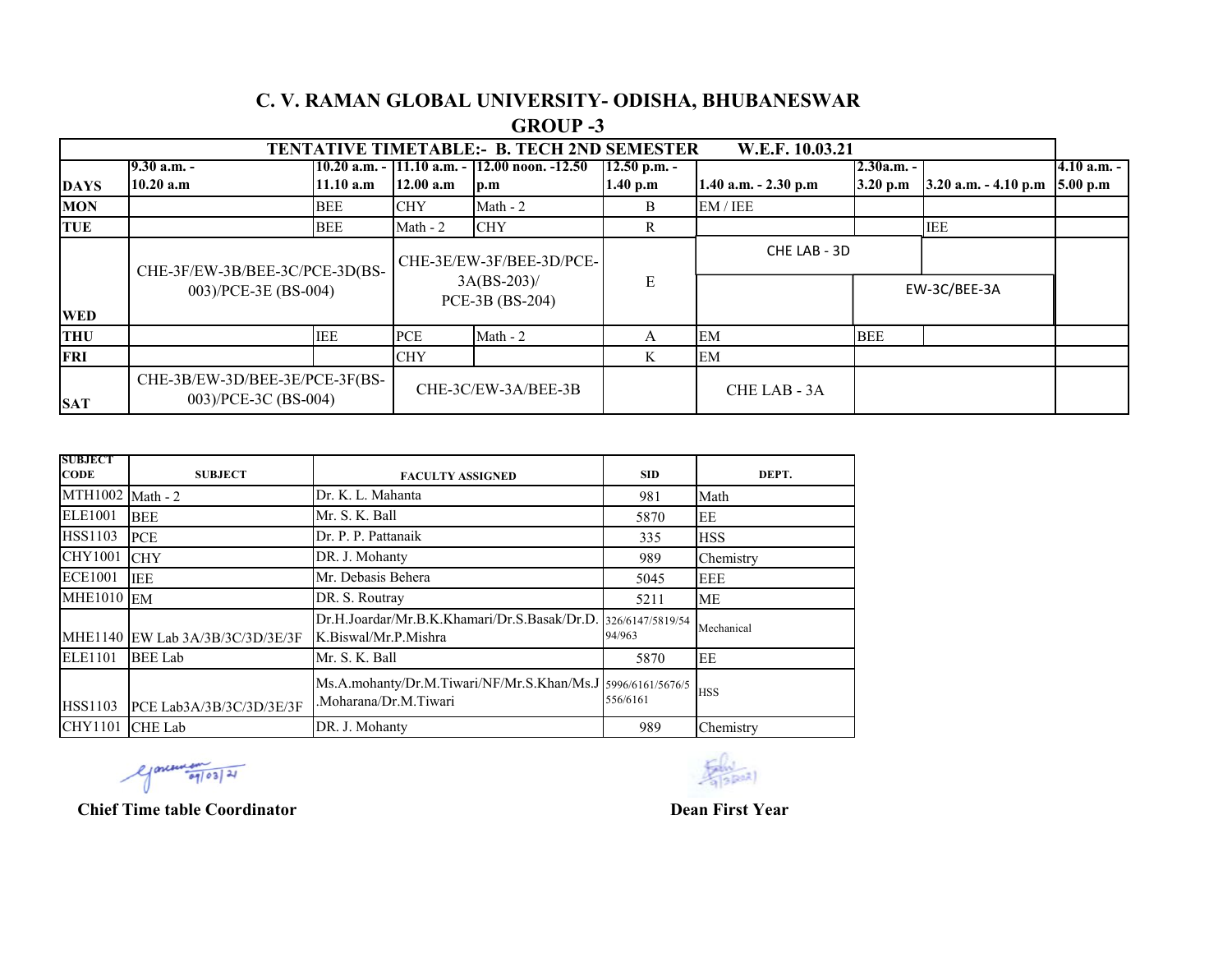**GROUP -4**

|             |                               |                | <b>TENTATIVE TIMETABLE: - B. TECH 2ND SEMESTER</b> |                                |          | W.E.F. 10.03.21 |                       |               |             |
|-------------|-------------------------------|----------------|----------------------------------------------------|--------------------------------|----------|-----------------|-----------------------|---------------|-------------|
|             | $9.30$ a.m. -                 | $10.20$ a.m. - |                                                    | 12.00 noon. $-$ 12.50 p.m. $-$ |          | 1.40 a.m. -     |                       | $3.20 a.m. -$ | 4.10 a.m. - |
| <b>DAYS</b> | 10.20 a.m                     | 11.10 a.m      | $11.10$ a.m. $-12.00$ a.m $12.50$ p.m              |                                | 1.40 p.m | 2.30 p.m        | $2.30a.m. - 3.20 p.m$ | 4.10 p.m      | 5.00 p.m    |
|             |                               |                |                                                    |                                |          |                 |                       |               |             |
|             | EP-4A/EG-4B/CP-4C/PCE-4D (BS- |                | EP-4B/EG-4C/CP-4D/PCE-4A (BS-                      |                                |          |                 |                       |               |             |
| <b>MON</b>  | 003)                          |                | 004)                                               |                                | B        |                 |                       |               |             |
| <b>TUE</b>  |                               | <b>IME</b>     | $E$ P                                              | Math $-2$                      | R        |                 |                       |               |             |
| <b>WED</b>  |                               | EP             | <b>PCE</b>                                         | CP                             |          |                 |                       |               |             |
| <b>THU</b>  |                               | EP             | <b>IME</b>                                         | Math $-2$                      | A        |                 | CP                    |               |             |
|             | EP-4C/EG-4D/CP-4A/PCE-4B (BS- |                | $EP-4D/EG-4A/CP-4B/PCE-4C(BS-$                     |                                |          |                 |                       |               |             |
| <b>FRI</b>  | 003)                          |                | 004)                                               |                                | K        |                 |                       |               |             |
| <b>SAT</b>  |                               | CP             | <b>IME</b>                                         |                                |          | Math - 2        |                       |               |             |

| <b>SUBJECT</b><br><b>CODE</b> | <b>SUBJECT</b>     | <b>Faculty NAME</b>                    | SID.                    | DEPT.       |
|-------------------------------|--------------------|----------------------------------------|-------------------------|-------------|
| PHY1001                       | EP                 | Dr. T. Badapanda                       | 5137                    | Physics     |
| <b>MHE1030</b>                | <b>IME</b>         | Dr. T. P. Mahapatra                    | 5490                    | Mechanical  |
| <b>MTH1001</b>                | Math $-2$          | DR. A. C. Panda                        | 134                     | Mathematics |
| <b>HSS1103</b>                | <b>PCE</b>         | Dr. P. P. Pattanaik                    | 335                     | <b>HSS</b>  |
| <b>CSE1001</b>                | CP                 | DR. R. R. Kumar                        | 6218                    | CSE         |
| PHY1101                       | EP lab4A/4B/4C/4D  | Dr. Saha/Dr. Parida/Dr. Saha/DR. Ghosh | 5915/5218/59 Physics    |             |
| <b>MHE1150</b>                | EG Lab4A/4B/4C/4D  | IVII S.<br>$D V A Data: \Delta V$      | 5246/6198/52 Mechanical |             |
| <b>HSS1103</b>                | PCE Lab4A/4B/4C/4D | Mr.J.Moharana/NF/NF/Mr.S.Khan          | 5556/5676               | <b>HSS</b>  |
| <b>CSE1101</b>                | CP Lab             | DR. R. R. Kumar                        | 6218                    | CSE         |

 $1000$ 7

**Chief Time table Coordinator Dean First Year**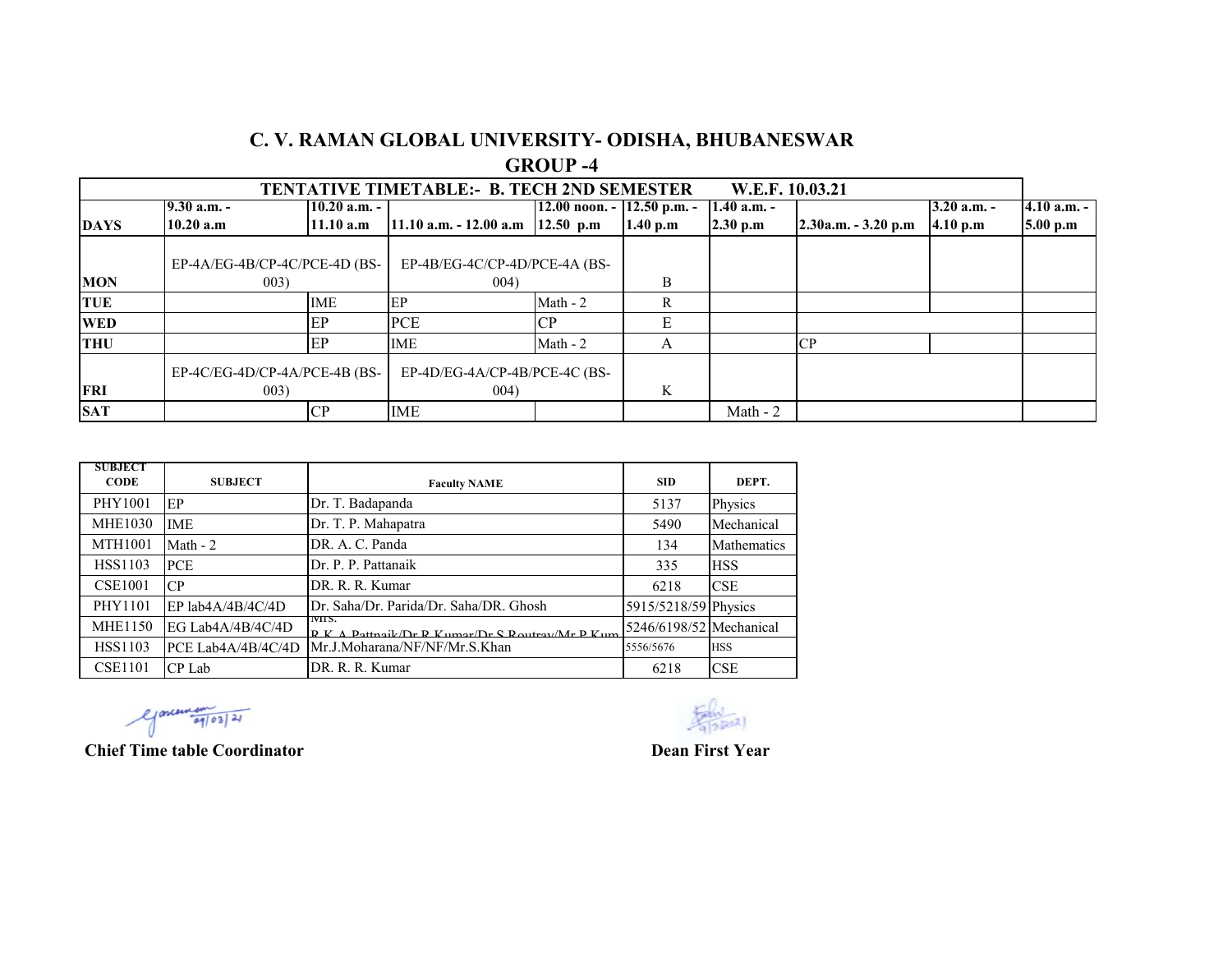**GROUP -5**

|             |                                     |                |                | <b>TENTATIVE TIMETABLE: - B. TECH 2ND SEMESTER</b> |                            | W.E.F. 10.03.21      |            |                         |               |
|-------------|-------------------------------------|----------------|----------------|----------------------------------------------------|----------------------------|----------------------|------------|-------------------------|---------------|
|             | $9.30$ a.m. -                       | $10.20$ a.m. - | $11.10$ a.m. - |                                                    |                            | $1.40$ a.m. $- 2.30$ |            | $2.30a.m. - 3.20a.m. -$ | $4.10 a.m. -$ |
| <b>DAYS</b> | 10.20 a.m                           | 11.10 a.m      | 12.00 a.m      | 12.00 noon. $-12.50$ p.m                           | 12.50 p.m. $-1.40$ p.m p.m |                      | $3.20$ p.m | 4.10 p.m                | 5.00 p.m      |
| <b>MON</b>  |                                     | PCE            | <b>IEP</b>     | CP                                                 |                            | IME                  | Math - 2   |                         |               |
| <b>TUE</b>  |                                     |                | $\mathbf{C}$   |                                                    |                            | Math $-2$            |            |                         |               |
| <b>WED</b>  | $EP-5A/EG-5B/CP-5C/PCE-5D (BS-003)$ |                |                | $EP-5B/EG-5C/CP-5D/PCE-5A (BS-004)$                |                            |                      |            |                         |               |
| <b>THU</b>  |                                     | <b>IME</b>     | EP             |                                                    |                            |                      |            |                         |               |
| <b>FRI</b>  | IME                                 |                | EP             | Math $-2$                                          |                            |                      |            |                         |               |
|             |                                     |                |                |                                                    |                            |                      |            |                         |               |
| <b>SAT</b>  | EP-5C/EG-5D/CP-5A/PCE-5B (BS-203)   |                |                | EP-5D/EG-5A/CP-5B/PCE-5C (BS-204)                  |                            |                      |            |                         |               |

| <b>SUBJECT CODE</b> | <b>SUBJECT</b>       | <b>Faculty NAME</b>                                 | <b>SID</b>          | DEPT.              |
|---------------------|----------------------|-----------------------------------------------------|---------------------|--------------------|
| <b>MTH1002</b>      | Math $-2$            | DR. K. L. Mahanta                                   | 981                 | <b>Mathematics</b> |
| <b>MHE1030</b>      | <b>IME</b>           | Mr. P. Mishra                                       | 963                 | Mechanical         |
| <b>CSE1001</b>      | CP                   | Mr. Saikat Cakraborty                               | 6234                |                    |
| PHY1001             | EP                   | Dr. R. Barman                                       | 6127                |                    |
| <b>HSS1103</b>      | <b>PCE</b>           | J.Mishra                                            | 5135                | <b>HSS</b>         |
| <b>MHE1150</b>      | EG Lab5A/5B/5C/5D    | Dr.S.Routray/Dr.R.Kumar/Mr.P.Kumar/Mr. M.KR.Pulagan | 5211/6198/5807/5905 | Mechanical         |
| <b>HSS1103</b>      | PCE Lab5A/5B/5C/5D   | NF/NF/Dr.U.P.Pattnaik/Ms.J.Mishra                   | 5350/5135           | <b>HSS</b>         |
| PHY1101             | EP Lab $5A/5B/5C/5D$ | Dr.R.Barman/Dr.S.Parida/Dr.D.Bannerjee/Dr.R.Barman  | 6127/5218/6209/6127 | Physics            |
| <b>CSE1101</b>      | CP Lab               | Mr. Saikat Cakraborty                               | 6234                | Chemistry          |

 $\frac{1}{\log |03|^{24}}$ 

**Chief Time table Coordinator Dean First Year**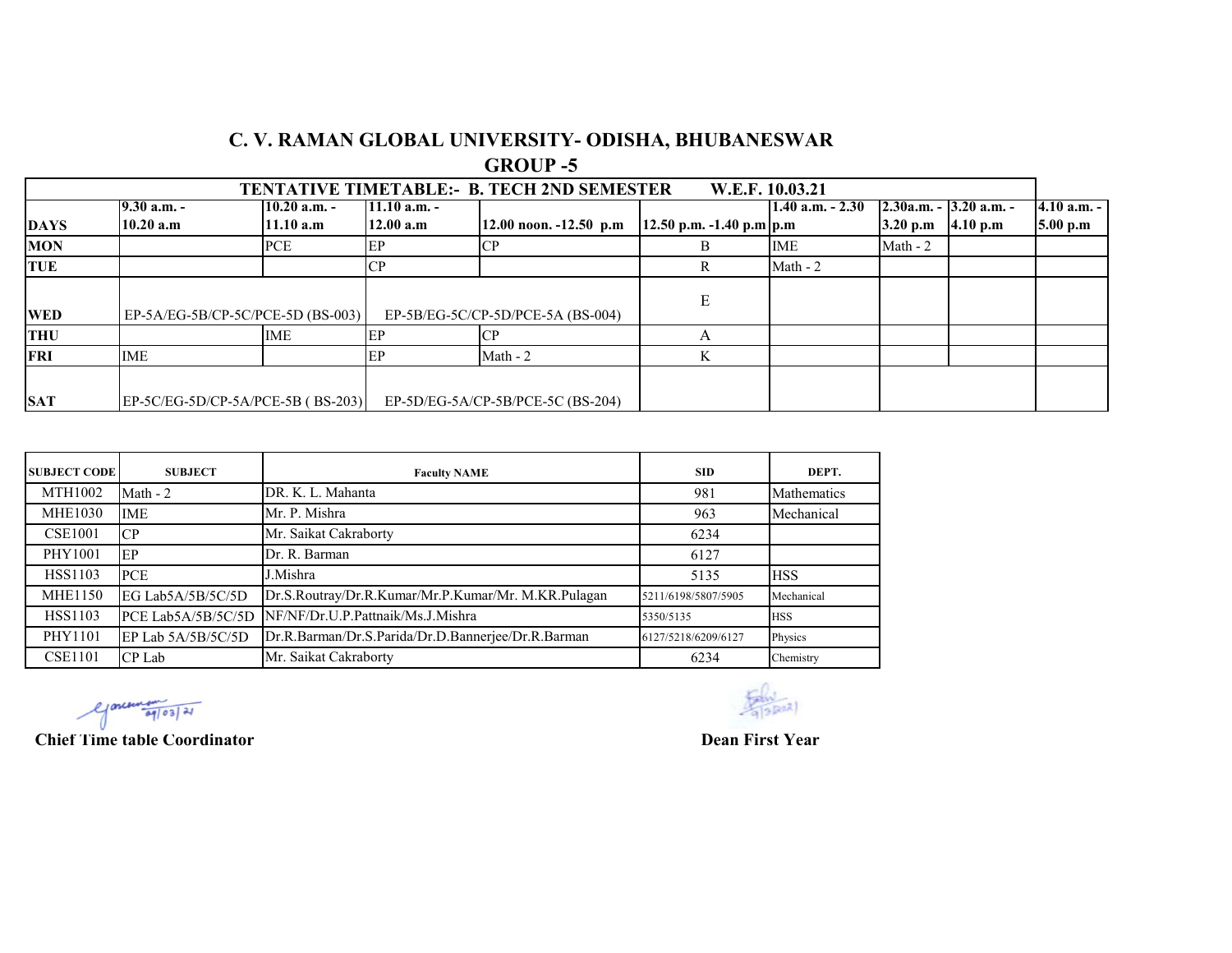#### **GROUP -6**

|             |                                          |                       |           | <b>TENTATIVE TIMETABLE: - B. TECH 2ND SEMESTER</b> |                          | W.E.F. 10.03.21 |                                         |                                        |               |
|-------------|------------------------------------------|-----------------------|-----------|----------------------------------------------------|--------------------------|-----------------|-----------------------------------------|----------------------------------------|---------------|
|             | $9.30$ a.m. -                            | $10.20$ a.m. $-11.10$ |           | $11.10$ a.m. $-12.00$ noon. $-12.50$               |                          | 1.40 a.m. -     | $2.30a.m. - 3.20$                       |                                        | $4.10 a.m. -$ |
| <b>DAYS</b> | 10.20 a.m                                | a.m                   | 12.00 a.m | $\mathbf{p}.\mathbf{m}$                            | $12.50$ p.m. $-1.40$ p.m | $2.30$ p.m      | $\mathbf{p}.\mathbf{m}$                 | 3.20 a.m. $-4.10$ p.m 5.00 p.m         |               |
| <b>MON</b>  |                                          | EP                    | PCE       |                                                    | в                        |                 |                                         |                                        |               |
| <b>TUE</b>  |                                          | <b>IME</b>            | CP        |                                                    | R                        | Math $-2$       |                                         |                                        |               |
| <b>WED</b>  | <b>IME</b>                               | Math - 2              | CP        | EP                                                 |                          |                 |                                         |                                        |               |
| <b>THU</b>  | $EP-6A/EG-6B/CP-6C/$<br>$PCE-6D(BS-203)$ |                       |           | $EP-6B/EG-6C/CP-6D/$<br>$PCE-6A(BS-204)$           | А                        |                 | $EP-6C/EG-6D/CP-6A/$<br>PCE-6B (BS-203) | EP-6D/EG-6A/CP-6B/PCE-<br>$6C(BS-204)$ |               |
| <b>FRI</b>  |                                          |                       |           |                                                    | K                        |                 |                                         |                                        |               |
| <b>SAT</b>  | CP                                       | <b>IME</b>            | Math - 2  | <b>IEP</b>                                         |                          |                 |                                         |                                        |               |

| <b>SUBJECT</b><br><b>CODE</b> | <b>SUBJECT</b>            | <b>FACULTY NAME</b>                                             | <b>SID</b>          | DEPT.       |
|-------------------------------|---------------------------|-----------------------------------------------------------------|---------------------|-------------|
| MTH1002 Math - 2              |                           | Dr. D. Ghosh                                                    | 6125                | Math        |
| <b>MHE1030 IME</b>            |                           | Mr. P. Kumar                                                    | 5807                | Mechanical  |
| PHY1001                       | EP                        | DR. S. P. Ghosh                                                 | 6203                | Physics     |
| <b>CSE1001</b>                | CP                        | Dr. Ankita Sharma                                               | 6220                | <b>CSIT</b> |
| <b>HSS1103</b>                | <b>PCE</b>                | Dr. P. P. Pattanaik                                             | 335                 | <b>HSS</b>  |
|                               | MHE1150 EG Lab6A/6B/6C/6D | Mrs. R.K.A.Pattnaik/Mr.R.K.Jena/Mr.<br>M.KR.Pulagan/Mr.R.K.Jena | 5246/5920/5905      | Mechanical  |
| <b>HSS1103</b>                | PCE Lab6A/6B/6C/6D        | Ms.A.Mohanty/Dr.U.P.Pattnaik/<br>Ms.A.Mohanty/Dr.M.Tiwari       | 5996/5350/5996/6161 | <b>HSS</b>  |
| PHY1101                       | EP Lab $6A/6B/6C/6D$      | Dr.S.P.Ghosh/Dr.S.P.Ghosh/<br>Dr.H.Mohapatra/Dr.H.Mohapatra     | 6203/6203/135/135   | Physics     |
| <b>CSE1101</b>                | CP Lab                    | Dr. Ankita Sharma                                               | 6220                | <b>CSIT</b> |

Government of 103/21

**Chief Time table Coordinator**

 $E_{\text{phase}}^{\text{loc}}$ 

**Dean First Year**